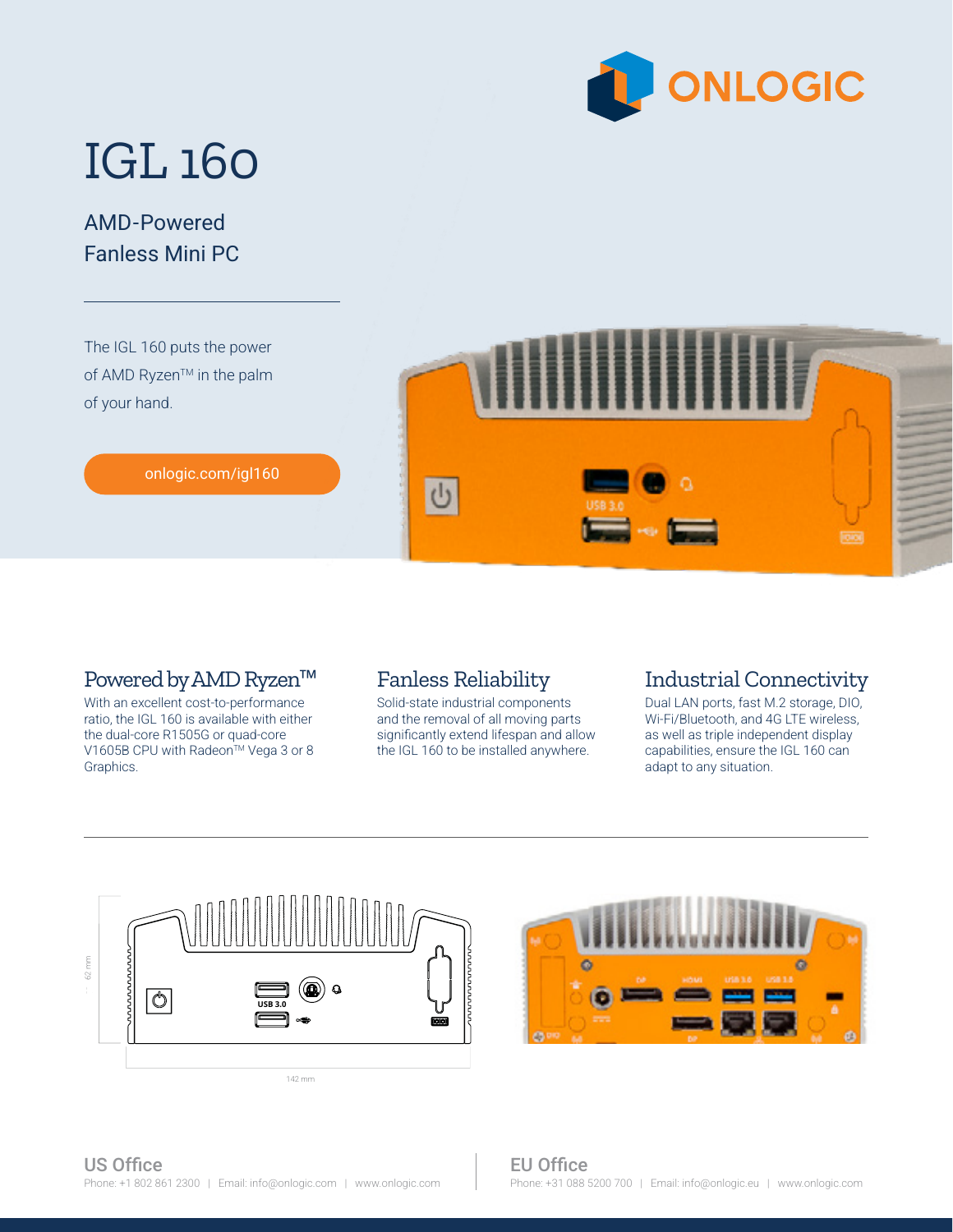

| <b>System</b>       |                                     |
|---------------------|-------------------------------------|
| Processor           | AMD Ryzen V1605B                    |
| Processor Speed     | 2 GHz Base, 3,6GHz Max              |
| Processor Cores     | $2 - 4$                             |
| Integrated Graphics | AMD Radeon Vega 8 Graphics (V1605B) |
| Memory Capacity     | DDR4 SO-DIMM (Non-ECC)<br>32 GB     |

| <b>Expansion &amp; Features</b> |                                                       |  |
|---------------------------------|-------------------------------------------------------|--|
| Expansion & Storage             | 1 M.2 E Key 2230 slot<br>1 M.2 2280 PCIe x4/SATA slot |  |
|                                 |                                                       |  |
| <b>Mechanical</b>               |                                                       |  |
| Dimensions (WxHxD)              | 142 x 62 x 107 mm (5.6 x 2.4 x 4.2 in)                |  |

Mounting Options DIN

VESA Wall

| Rear I/O   |                                         |
|------------|-----------------------------------------|
| Ethernet   | 2 GbF LAN with Realtek RTI 8111G        |
| <b>USB</b> | 2 USB 3.1 Gen 1                         |
| Video      | 1 HDMI port<br>2 DisplayPort connectors |
| Power      | DC jack                                 |

| Front I/O  |                                              |
|------------|----------------------------------------------|
| <b>USB</b> | 1 USB 3.1<br>2 USB 2.0                       |
| Serial     | 1 Optional RS-232/422/485 COM                |
| Other      | Audio jack (Line-In; Mic-In)<br>Power button |

| <b>Environmental &amp; Regulatory</b> |                                                                                                                                                                          |
|---------------------------------------|--------------------------------------------------------------------------------------------------------------------------------------------------------------------------|
| <b>Operating Temperature</b>          | $-0^{\circ}$ C $\sim$ 50 $^{\circ}$ C                                                                                                                                    |
| Certifications                        | FCC 47 CFR Part 15<br>CF<br>WEEE Directive (2002/96/EC)<br>ErP Directive (2009/125/EC)<br>RoHS 2 (2011/65/EU)<br>RFACH<br>FN 55024<br>FN 55032<br>FN 55035<br>FN 62368-1 |